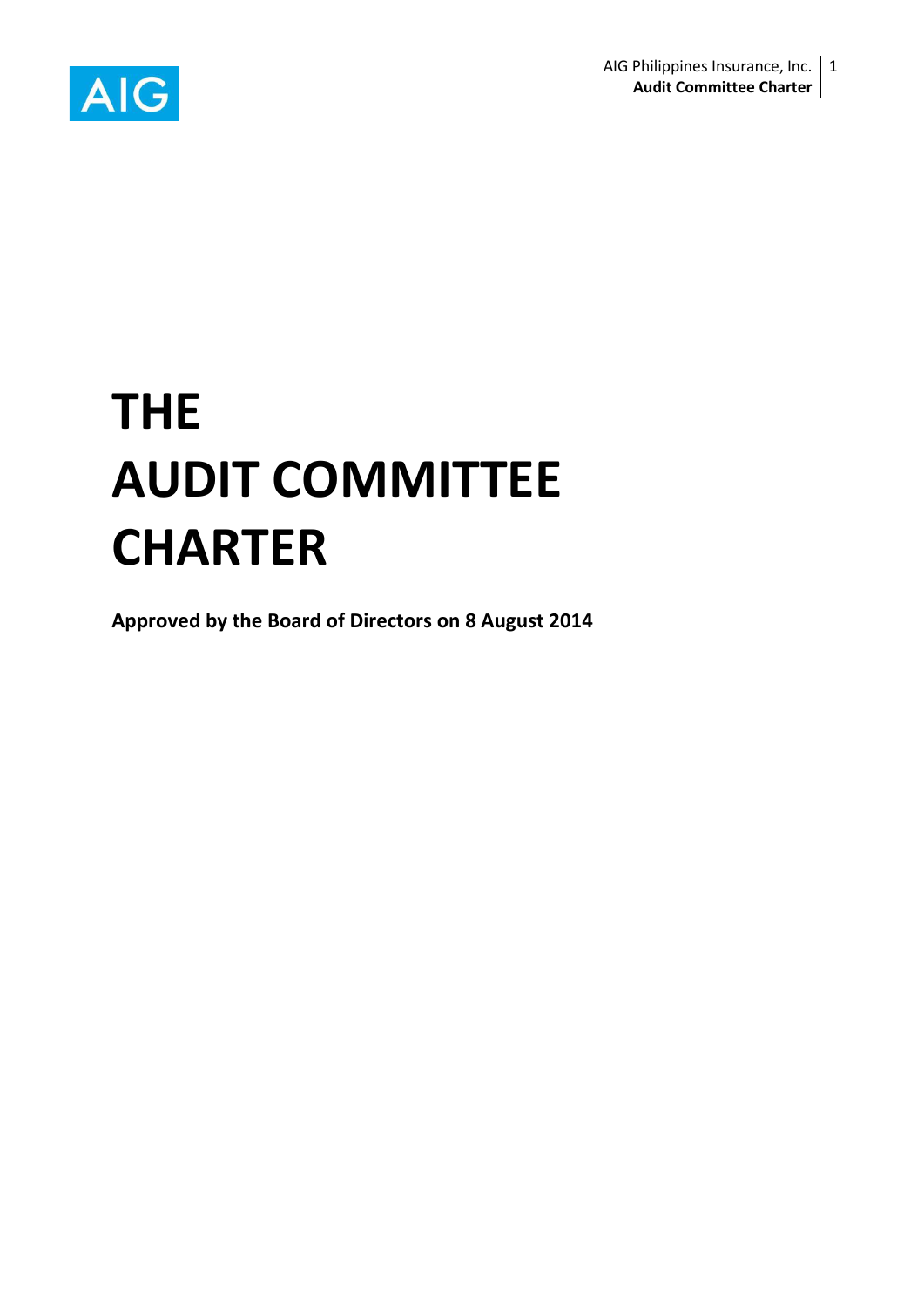#### **1. Purpose**

The purpose of the Audit Committee of the Board of Directors ("Board") is to:

- (a) Provide oversight over the Company's internal and external auditors;
- (b) Monitor, review and evaluate the effectiveness and adequacy of the Company's internal control system; and
- (c) Foster and encourage a corporate environment of strong fiscal accountability, high ethical standards and compliance with laws and regulations.

## **2. Composition and Term of Office**

- 2.1 The Committee shall be composed of at least three (3) members, majority of whom shall be independent directors. The members of the Committee, including the Chairman, shall be elected by the Board. The Chairman shall be an independent director.
- 2.2 The members of the Committee shall hold office until their successors are determined and qualified.
- 2.3 Each member shall have an adequate understanding of the insurance industry and its practices and the Company's financial management systems.
- 2.4 At least one (1) of the independent directors shall have an accounting experience or qualification.
- 2.5 All members shall be eligible for re-election.

#### **3. Authority**

3.1. The Committee is authorized by the Board to: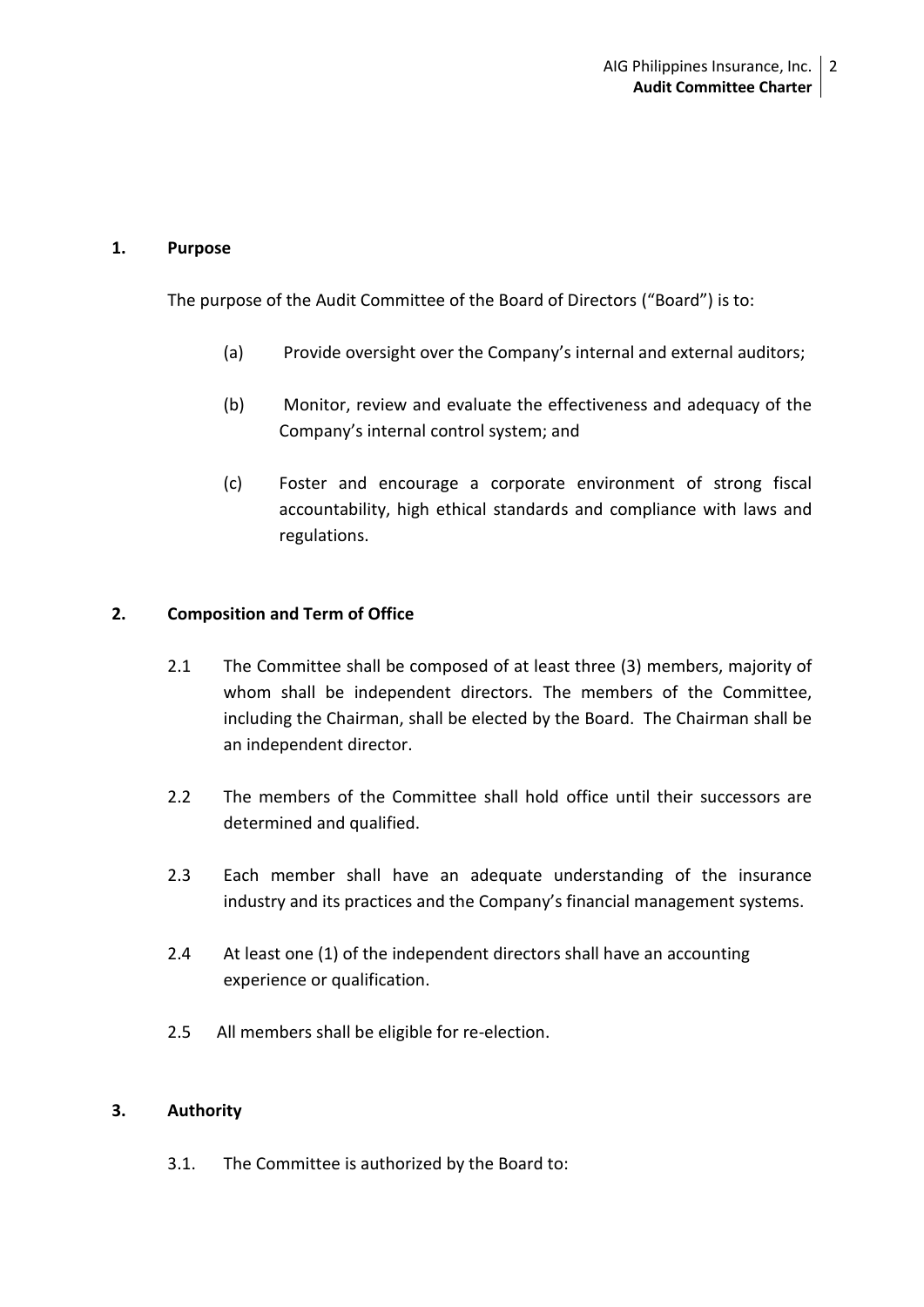- (a) Investigate or cause to be investigated any matter within its scope of responsibility. The Board has mandated management and employees to cooperate fully with the Committee members.
- (b) Recommend the appointment and removal of external auditors.
- (c) Recommend resolutions of any disagreements between management and the external auditor regarding financial reporting.
- (d) Monitor the system of internal controls and corporate compliance with laws, regulations and code of ethics, specifically when it relates to mandates by the Insurance Commission.
- (e) Serve as direct channel of communication to the Board for the internal auditors, compliance officers, and general counsel.
- (f) Hire independent advisers when necessary.

### **4. Responsibilities**

- 4.1 The responsibilities of the Committees, among others, are as follows:
	- (a) To review the annual financial statements and recommend their approval to the Board.
	- (b) To inform the Board of any change in accounting policies and practices, significant adjustments arising from the audit compliance with tax, legal and other regulatory requirements.
	- (c) To perform oversight financial management to assist the Board. It shall also monitor and evaluate the adequacy and effectiveness of the Company's internal control system.
	- (d) The Chairman shall ensure that proceedings and resolutions of the Committee are communicated to the Board.
	- (e) As an exercise of its oversight to the internal and external auditors, to: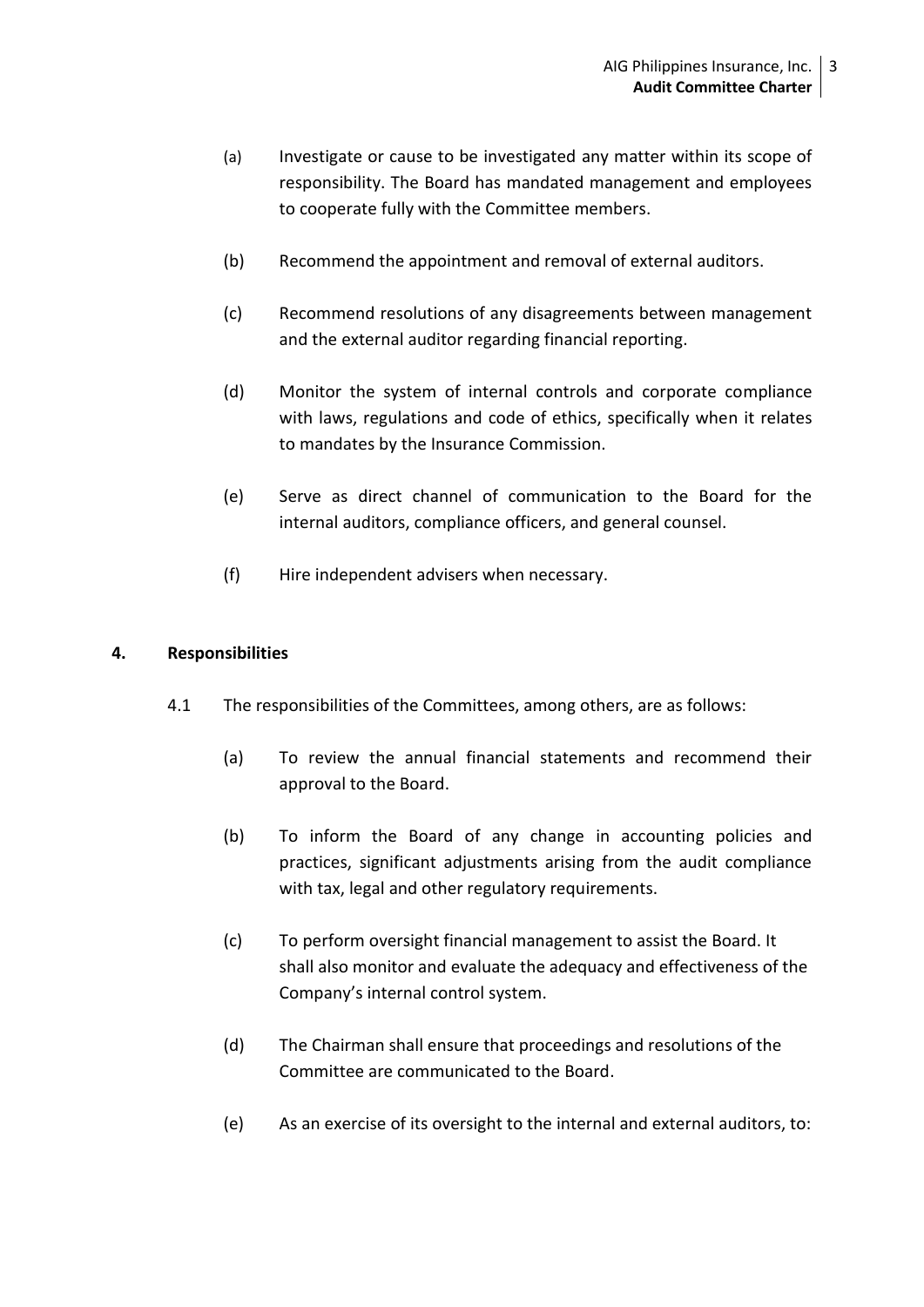- i. Ensure that recommendations affecting the internal control system are adequately addressed by the Company's management.
- ii. Ensure that the internal auditors have free and full access to all Company records, properties and personnel during internal audit activity, and that said activity is free from interference to preserve the objectivity of the internal auditors.
- iii. To evaluate and determine justification for non-audit work by the external auditors and review the propriety of the nonaudit work fees.
- (f) To elevate to international standards the accounting and auditing processes, practices and methodologies.
- (g) To ensure that corporate independence shall be maintained so as not to compromise the interests of policyholders, claimants, creditors, minority shareholders and other stakeholders. Controlling or substantial interest shall be disclosed to the Board, and the latter shall ensure compliance with the provisions of the Insurance Code on Holding Companies.
- (h) The Committee shall perform other activities related to this Charter as requested by the Board.

## **5. Meetings**

- 5.1. The Committee shall meet at least four (4) times during the year or as often as may be necessary.
- 5.2. The Committee may invite members from the management, external and/or internal auditors or other resource persons to attend the meeting and provide pertinent information as necessary.
- 5.3. Meeting agenda will be prepared and provided at least five (5) days in advance and minutes of the meetings will be furnished to all those present.
- 5.4. The Committee, through the Corporate Secretary or her authorized representative, shall keep the minutes of all its proceedings.